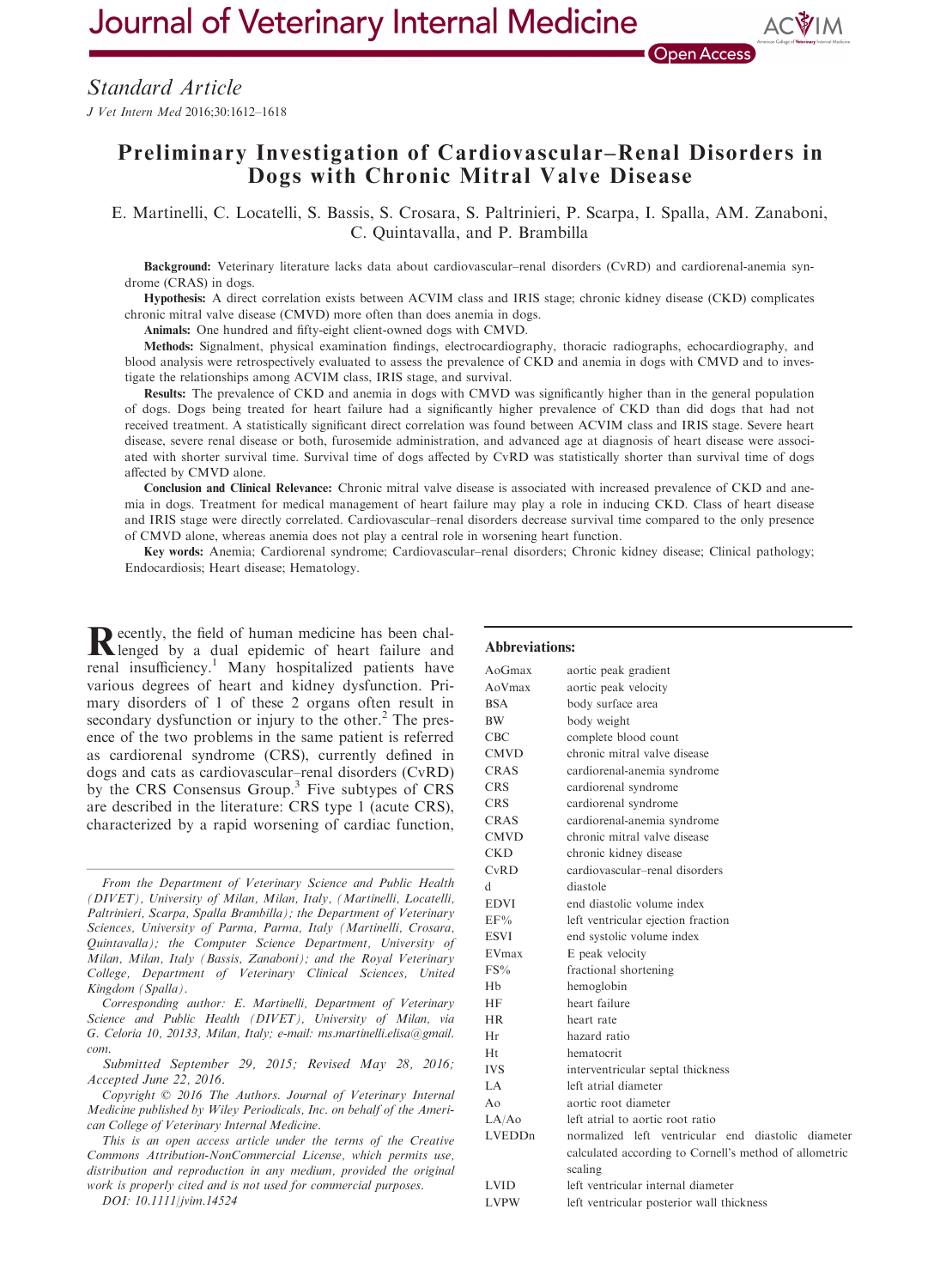| <b>MCH</b>  | mean corpuscular hemoglobin               |
|-------------|-------------------------------------------|
| <b>MCHC</b> | mean corpuscular hemoglobin concentration |
| <b>MCV</b>  | mean corpuscular volume                   |
| MR.         | peak velocity of mitral regurgitation     |
| <b>NTG</b>  | no-treatment group                        |
| <b>RBC</b>  | red blood cells                           |
| S           | systole                                   |
| <b>SBP</b>  | systolic blood pressure                   |
| sCr         | serum creatinine                          |
| TG          | treatment group                           |
| TR.         | peak velocity of tricuspid regurgitation  |
| UREA        | serum urea                                |
| <b>WBC</b>  | white blood cells                         |
|             |                                           |

leading to acute kidney injury; CRS type 2 (chronic CRS), characterized by chronic abnormalities in cardiac function causing progressive chronic kidney disease (CKD); CRS type 3 (acute renocardiac syndrome), characterized by an abrupt and primary worsening of kidney function, leading to acute cardiac dysfunction; CRS type 4 (chronic renocardiac syndrome), characterized by a condition of primary CKD contributing to decreased cardiac function, ventricular hypertrophy, diastolic dysfunction, an increased risk of adverse cardiovascular events, or some combination of these; and, CRS type 5 (secondary CRS), characterized by the presence of combined cardiac and renal dysfunction associated with acute or chronic systemic disorders.2 Furthermore, anemia is often associated with heart failure (HF) and renal insufficiency in human medicine.<sup>3</sup> Cardiorenal syndrome with anemia forms a triad described as cardiorenal-anemia syndrome (CRAS). Chronic kidney disease has an estimated prevalence of 45–63% among human patients with chronic heart failure (CHF), whereas little information concerning the prevalence of renal dysfunction in dogs with naturally occurring HF is available. $4,5$ 

The prevalence of azotemia in dogs with heart disease varies, according to the veterinary literature, between 7.4 and 24.1%. $a_1^2a_2^2$  The prevalence of anemia in human patients with HF varies between 10 and 49%, as compared to the 8.1–22.8% range reported in dogs with heart disease. $a, 8-10$  The most common heart disease affecting dogs and leading to CHF, is chronic mitral valve disease (CMVD), also known as endocardiosis and myxomatous valve degeneration.<sup>11</sup> The aims of our study were to assess the prevalence of CKD associated with azotemia and the prevalence of anemia complicating CMVD in dogs, to evaluate a possible connection between the class of cardiac disease (ACVIM classification) and the class of renal disease (IRIS staging system), to investigate the correlation among the main variable of the IRIS staging system, echocardiographic variables and laboratory variables and evaluate differences in survival time among dogs affected by CMVD, CvRD, and CRAS.

# Materials and Methods

Two-thousand two-hundred and seventy-one medical records of dogs presented to the Cardiology Service of the Department of Veterinary Science and Public Health, University of Milan, between January 2003 and December 2012 were evaluated retrospectively.

The inclusion criteria were: dogs with complete clinical examination (including signalment, history, and physical examination), thoracic radiographs, a CMVD diagnosis based on echocardiographic examination (presence of mitral leaflet thickening, prolapse, or both associated with an abnormal mitral regurgitant jet on Doppler color flow imaging) performed by a trained observer, electrocardiogram (ECG) and laboratory test results (CBC and serum biochemistry panel, including serum creatinine [sCr] and serum urea concentrations [UREA]).<sup>11,12</sup> Patients with azotemia must have had complete urine analysis performedto be included. The exclusion criteria were: other heart disease, neoplasm, or systemic diseases such as hyperadrenocorticism and diabetes mellitus. Patients suspected to have prerenal or postrenal azotemia (eg, dehydration supported by CBC and biochemical analysis, concomitant urinary tract obstruction) were excluded. Greyhounds, working dogs, or dogs receiving a high protein diet were excluded.

Dogs were categorized according to ACVIM classification and IRIS staging system and divided into 2 groups: treatment group (TG) and no-treatment group (NTG) according to the presence or absence of medical management of HF.

## Diagnosis of CKD

Diagnosis of CKD was supported by history, clinical examination, imaging, biochemistry, and urinalysis that were performed on the basis of the clinical presentation. Dogs were considered affected by CKD when a history of polyuria and polydipsia was confirmed by low urine specific gravity (<1.020) and at least 1 of the following: fasting sCr, assessed on at least 2 occasions in a stable patient, was above the reference range (sCr <1.4 mg/dL) increased sCr associated with proteinuria and a previous diagnosis of CKD was reported in the history. Fasting ≥8 h was considered adequate.

#### Echocardiography and ECG

All echocardiographic studies were performed using 2 ultrasound machine, both equipped with 5–7.5 MHz and 2.5–3 MHz, multifrequency phased array transducers.<sup>b,c</sup> Dogs were consecutively positioned in right and left lateral recumbency. All echocardiographic measurements were made on conscious dogs in accordance with the guidelines of the American Society of Echocardiography using the leading-edge to leading-edge method for M-mode measurements and Hansson's method for the 2-dimensional (2D) measurements of left atrial (LA) and aortic root (Ao) diameters.<sup>13,14</sup>

From the right parasternal short-axis M-mode view at the chordae level, the following variables were obtained: interventricular septal thickness (IVS), left ventricular internal diameter (LVID), and left ventricular posterior wall thickness (LVPW) in diastole (d), and systole (s). The following variables were obtained from 2D views: Ao and LA from right parasternal short-axis view. Mitral valve inflow (E peak velocity – EVmax, E/A ratio), aortic peak velocity (AoVmax) and peak gradient (AoGmax), peak velocity of mitral and tricuspid regurgitations (MR and TR) were evaluated using the color Doppler and the spectral Doppler.<sup>15</sup> The following variables were calculated: left atrial-to-aortic root ratio (LA/Ao), fractional shortening (FS%), left ventricular ejection fraction (EF%), end systolic volume index (ESVI), end diastolic volume index (EDVI), and normalized left ventricular end diastolic diameter calculated according to Cornell's method of allometric scaling (LVEDDn).<sup>16</sup> The EDVI and ESVI were calculated according to the Teichholz formula, normalized to body surface area (BSA). A standard 6-lead ECG was obtained in awake dogs to assess heart rate and diagnose cardiac arrhythmias.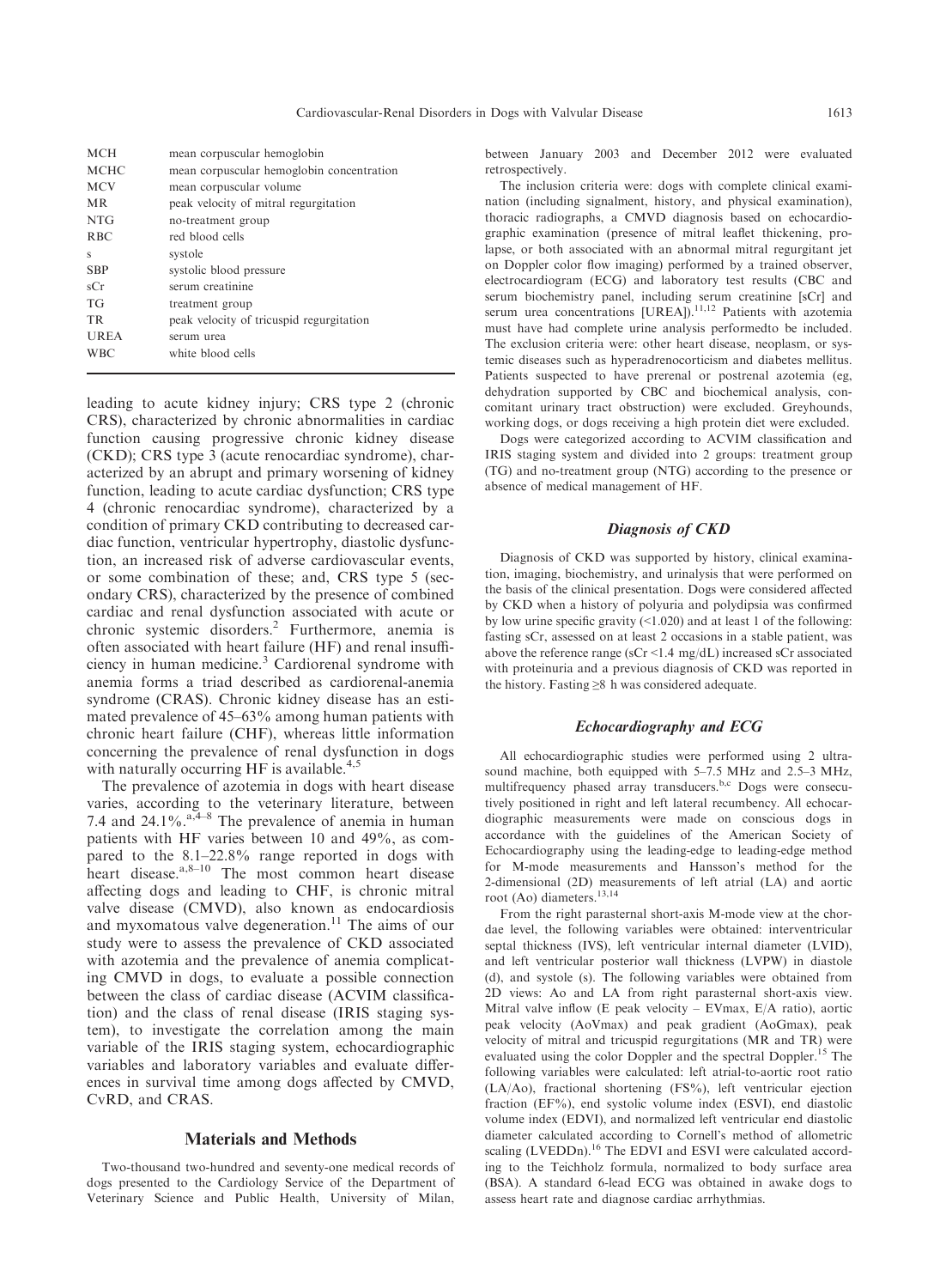# Hematological and Biochemical Analyses

Data obtained from the CBC (white blood cell count [WBC], red blood cell count [RBC], hemoglobin [Hb], hematocrit [Ht], mean corpuscular volume [MCV], mean corpuscular hemoglobin [MCH], mean corpuscular hemoglobin concentration [MCHC]), UREA, sCr, and blood urea concentration (BUN)/sCr ratio were recorded. Reference intervals for canine UREA and sCr were 20–60 mg/dL and <1.4 mg/dL, respectively. Dogs were grouped according to sCr ([www.iris.kidney.com\)](http://www.iris.kidney.com) as azotemic  $(\text{sCr } \geq 1.4 \text{ mg/dL})$  and nonazotemic  $(\text{sCr } \leq 1.4 \text{ mg/dL})$ ; and according to Hb concentration as anemic (Hb  $\langle$ 12.9 g/dL) and nonanemic (Hb  $\geq$ 12.9 g/dL; using laboratory reference intervals).

### Statistical Analysis

Statistical analysis was performed using IBM SPSS Statistics 20 and C5.0. Baseline descriptive statistics were presented as mean and standard deviation for normally distributed continuous variables, whereas non-normally distributed variables were presented as median and interquartile (IQ) range. Normality of the distribution was tested using nonparametric Kolmogorov-Smirnov tests. Data were analyzed using Student's t-tests to investigate differences between sets of data and simple or multiple ordinal regression tests to describe the relationships between dependent and independent variables. Categorical variables were analyzed using Chi-Square analysis. A  $P$  value <.05 was considered significant. The considered dependent variables were ACVIM class, IRIS stage, UREA, and sCr. The independent variables were: all evaluated echocardiographic variables, body weight (BW), body surface area (BSA), heart rate (HR), systolic blood pressure (SBP), murmur grade, treatment versus no-treatment (based on the administration of furosemide), the total dose of furosemide administered (mg/kg/day), and CBC variables. Using the C5.0 software, we developed decision trees and rules sets with the aim of providing veterinarians clinical guidelines to be followed whenever new patients are presented.<sup>d</sup>

Investigators or trained senior veterinary students conducted telephone interviews with dog owners or reviewed medical records to determine the clinical outcome of each dog. Information obtained was: was the dog dead or alive, had the dog been euthanized or died spontaneously and reasons for euthanasia. In the case of spontaneous death, the possible causes, including cardiacrelated sudden death, presence of syncope, or progression of HF were determined. Cardiac-related death was defined as death occurring because of progression of clinical signs of HF. Euthanasia because of refractory HF was scored as cardiac-related death. Sudden death was regarded as cardiac-related if no other cause of death was identified.

Survival time was counted from the day of diagnosis of CMVD to either the day of death or closing time of the study (June 1, 2014). The end-point of the study was cardiac death.

Dogs still alive at the end of the study period and dogs that died of noncardiac disease were right-censored.

Dogs were sorted into groups (azotemic versus nonazotemic and anemic versus nonanemic) to compare survival times. The Kaplan-Meier method was used to estimate survival function and plot time to event curves in the different groups; equality of survival distributions was tested by the Log Rank method.

Effects on survival of the following variables at baseline were evaluated: ACVIM class, IRIS stage, presence or absence of anemia, UREA, age at diagnosis, BW, treatment of heart failure (yes/ no), LVEDDn, and LA/Ao. Simple and multiple Cox proportional hazard analysis was performed in order to determine the effect of any variable on survival.

# Results

## Population Characteristics and Descriptive Statistics

Of the 2271 dogs evaluated, 48% had CMVD. Among them, 158 dogs of both sexes (94 males and 64 females) fulfilled the inclusion criteria and were enrolled in the study. Of these, 20% of males and 65% of females were neutered. They were between 5 and 17 years old (median age, 11.56; IQ range, 2.51 years), with BW ranging from 2 to 48 kg (median age, 8.5; IQ range, 8 kg). The most commonly represented breeds were mongrel (42%), miniature Poodle (10%), Yorkshire Terrier (10%), Shih-Tzu (6%), Doberman Pinscher  $(5\%)$ , and Dachshund  $(5\%)$ . In the group  $(TG)$ (including 70.9% of the patients) 64% received furosemide and an angiotensin converting enzyme (ACE) inhibitor (benazepril or enalapril) and 36% received triple treatment with furosemide, an ACE inhibitor, and pimobendan. The ACE inhibitor and pimobendan were administered at standard dosage (benazepril, 0.25– 0.5 mg/kg q12h; enalapril, 0.5 mg/kg q12h; pimobendan, 0.25–0.35 mg/kg q12h), whereas furosemide was administered according to the severity of heart disease  $(3.7 \pm 2.5 \text{ mg/kg/day})$ . Echocardiographic results are reported in Table 1. Dogs were classified as follow: 20.9% ACVIM B1, 9.5% ACVIM B2, 67.1% ACVIM C, and 2.5% ACVIM D.

Among dogs with CHF, 74.7% were nonazotemic and 25.3% were azotemic (12.6% in IRIS stage 2, 11.4% in IRIS stage 3, and 1.3% in IRIS stage 4). The nonazotemic group included: 87.9% of ACVIM B1 dogs, 100% of ACVIM B2 dogs, 67.9% of ACVIM C dogs, and 50% of ACVIM D dogs (Fig 1). The nonazotemic group represented more often than the azotemic group in all ACVIM classes, but the frequency of IRIS stage 2 and 3 was higher in ACVIM classes C and D. The prevalence of CKD associated with azotemia in dogs with CMVD was 25%. The prevalence of CKD in symptomatic dogs (ACVIM classes C and D) was 32%.

The prevalence of CKD was significantly higher in the TG than in the no-treatment group NTG (32% versus  $1\%$ ,  $P < .001$ ). The mean sCr and UREA concentrations were significantly higher in the TG than in the NTG (sCr mean, 1.5 mg/dL versus 1.0 mg/dL,  $P < .001$ ; UREA mean, 83.8 mg/dL versus 58.7 mg/dL,  $P = .006$ ). The prevalence of anemia was 15%. There were no differences among the prevalence of anemia in different ACVIM classes and no difference between the TG and the NTG. The prevalence of anemia was significantly higher in the azotemic group than in the nonazotemic group (40% vs  $10\%$ ,  $P = .04$ ) and higher in advanced IRIS stage (37% IRIS 3 vs 17% IRIS 2,  $P = .02$ ).

#### Inferential Statistics

The statistically significant correlations between the considered variables are reported in Table 2. Simple ordinal regression showed that an increase in IRIS stage led to an increase in the probability of being in a higher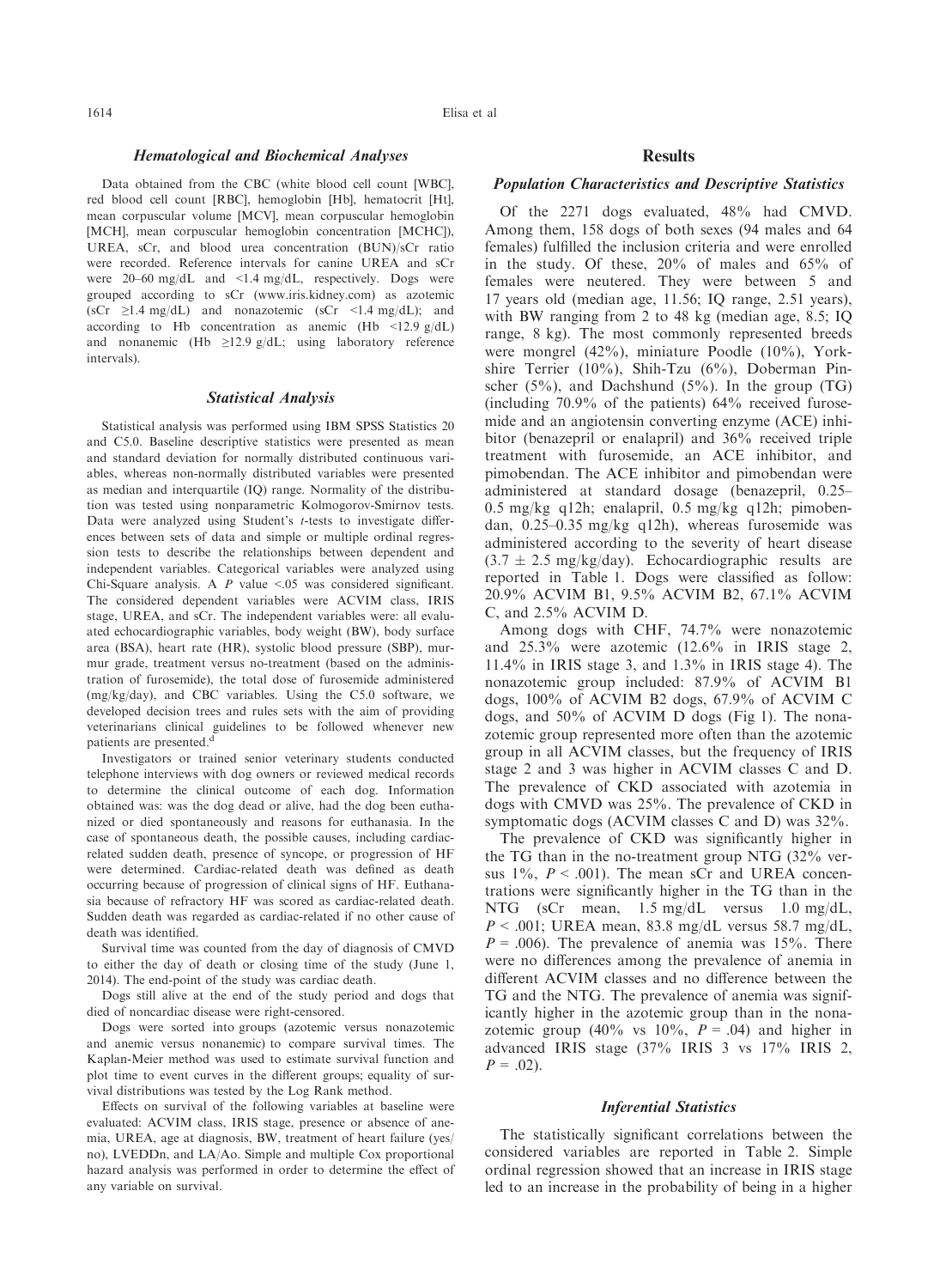Table 1. Echocardiographic parameters in 158 dogs affected by CMVD.

|                                     | $\mathbf n$ | Min   | Max    | Mean or<br>median | St.dev or IQ<br>range |
|-------------------------------------|-------------|-------|--------|-------------------|-----------------------|
| HR (bpm)                            | 49          | 80    | 240    | 146               | 40                    |
| IVSd (mm)                           | 151         | 3.40  | 18.00  | 7.70              | 2.70                  |
| $LVIDd$ (mm)                        | 151         | 16.60 | 74.70  | 35.70             | 13.10                 |
| LVPWd (mm)                          | 151         | 4.10  | 15.10  | 7.20              | 2.10                  |
| $IVSs$ (mm)                         | 151         | 4.40  | 19.80  | 11.00             | 3.30                  |
| $LVIDs$ (mm)                        | 152         | 7.90  | 53.00  | 19.80             | 8.80                  |
| $LVPWs$ (mm)                        | 151         | 6.50  | 18.60  | 11.20             | 3.90                  |
| EF%                                 | 151         | 30.10 | 94.99  | 75.51             | 12.85                 |
| $FS\%$                              | 151         | 14.20 | 68.83  | 42.54             | 8.81                  |
| <b>ESVI</b><br>(mL/m <sup>2</sup> ) | 152         | 3.76  | 182.59 | 28.31             | 20.90                 |
| <b>EDVI</b><br>(mL/m <sup>2</sup> ) | 151         | 24.48 | 549.60 | 119.33            | 69.42                 |
| $Ao$ (mm)                           | 149         | 7.10  | 30.20  | 14.40             | 5.30                  |
| $LA$ (mm)                           | 149         | 11.80 | 66.00  | 29.00             | 12.40                 |
| LA/Ao                               | 149         | 0.75  | 4.85   | 1.87              | 0.75                  |
| Evmax $(m/s)$                       | 106         | 0.42  | 1.92   | 1.01              | 0.62                  |
| E/A                                 | 101         | 0.50  | 2.95   | 1.23              | 0.80                  |
| $A\text{oV}$ max (m/s)              | 100         | 0.67  | 3.76   | 1.22              | 0.36                  |
| AoGmax<br>(mmHg)                    | 100         | 1.80  | 14.14  | 5.91              | 3.43                  |
| MR(m/s)                             | 123         | 3.08  | 6.86   | 5.38              | 0.69                  |
| TR(m/s)                             | 80          | 1.31  | 5.09   | 2.75              | 0.98                  |

Heart Rate (HR), Interventricular septal thickness (IVS), left ventricular internal diameter (LVID), and left ventricular posterior wall thickness (LVPW) in diastole (d) and systole (s). Fractional shortening (FS%), left ventricular ejection fraction (EF%), Endsystolic volume index (ESVI), Enddiastolic volume index (EDVI). Aortic root diameter (Ao), left atrial diameter (LA), left atrial to aortic root ratio (LA/Ao). Mitral valve inflow (E peak velocity—EVmax, E/A ratio), aortic peak velocity (AoVmax) and peak gradient (AoGmax), peak velocity of mitral and tricuspid regurgitations (MR and TR). Data have been ordered as commonly stored during echocardiography.

ACVIM class (odds ratio [OR], 2.5, 95%; confidence interval [CI], 1.4, 4.5; proportional odds assumption met), and that an increase in ACVIM class led to an increase in the probability of being in a higher IRIS stage.

#### Survival Analysis

At the end of the follow-up period, 45 dogs (28%) died or were euthanized because of refractory cardiac disease, 48 dogs (30%) died of noncardiac causes, 42 dogs (26%) were still alive, and 23 (14%) dogs were lost at follow-up. Median time to death for dogs with cardiac death was 12 months (IQ range, 23.5 months) and median time to death for noncardiac death was 11 months (IQ range, 24.5 months). Of the 9 variables used as predictors in the univariate analysis, LA/Ao, (Hazard ratio [Hr], 3.26; CI, 1.2–5.3;  $P = \le 0.001$ ), age at diagnosis (Hr, 1.22; CI, 1.06–1.4;  $P = .005$ ), IRIS stage (Hr, 1.57; CI, 1.1–2.2;  $P = .01$ ), LVEDDn (Hr, 3.01; CI, 1.57–5.8;  $P = .001$ ), furosemide versus no-treatment (Hr, 2.87; CI, 1.33–6.2; P = .007), ACVIM class (Hr, 2.03; CI, 1.31–3.16;  $P = .002$ ), and azotemic status (Hr, 2.56; CI, 1.36–4.8;  $P = .004$ ) were associated with worse outcomes. Results of the univariate Cox proportional hazard regressions are shown in Table 3.

The presence of increased LA/Ao (Hr, 3.38; CI, 1.50–7.65;  $P = .003$ ) and age at diagnosis (Hr, 1.2; CI, 1.02–1.4;  $P = .024$ ) remained the only significant predictors of poor outcome in the multivariate analysis, even after introducing an interaction term for variables for which the proportional hazard assumption was not met.

Survival time was statistically different between azotemic dogs versus nonazotemic dogs, and between dogs with CvRD and dogs with CMVD, whereas there was no difference in survival time when anemic dogs and nonanemic dogs were compared (Figure 2).



Fig 1. Distribution of serum creatinine concentrations observed in 158 dogs affected by CMVD according to ACVIM classification. The dotted lines represent the IRIS staging system cutoff values of 1.4 mg/dL, 2 mg/dL, and 5 mg/dL. The nonazotemic group (sCr < 1.4 mg/ dL) was more represented than the azotemic group ( $sCr \geq 1.4$  mg/dL) in all the ACVIM classes. Number of dogs in each ACVIM class: 33 dogs in B1, 15 dogs in B2, 104 dogs in C, 4 dogs in D. Dogs in IRIS stage 4 were censored to better display data (2 dogs censored).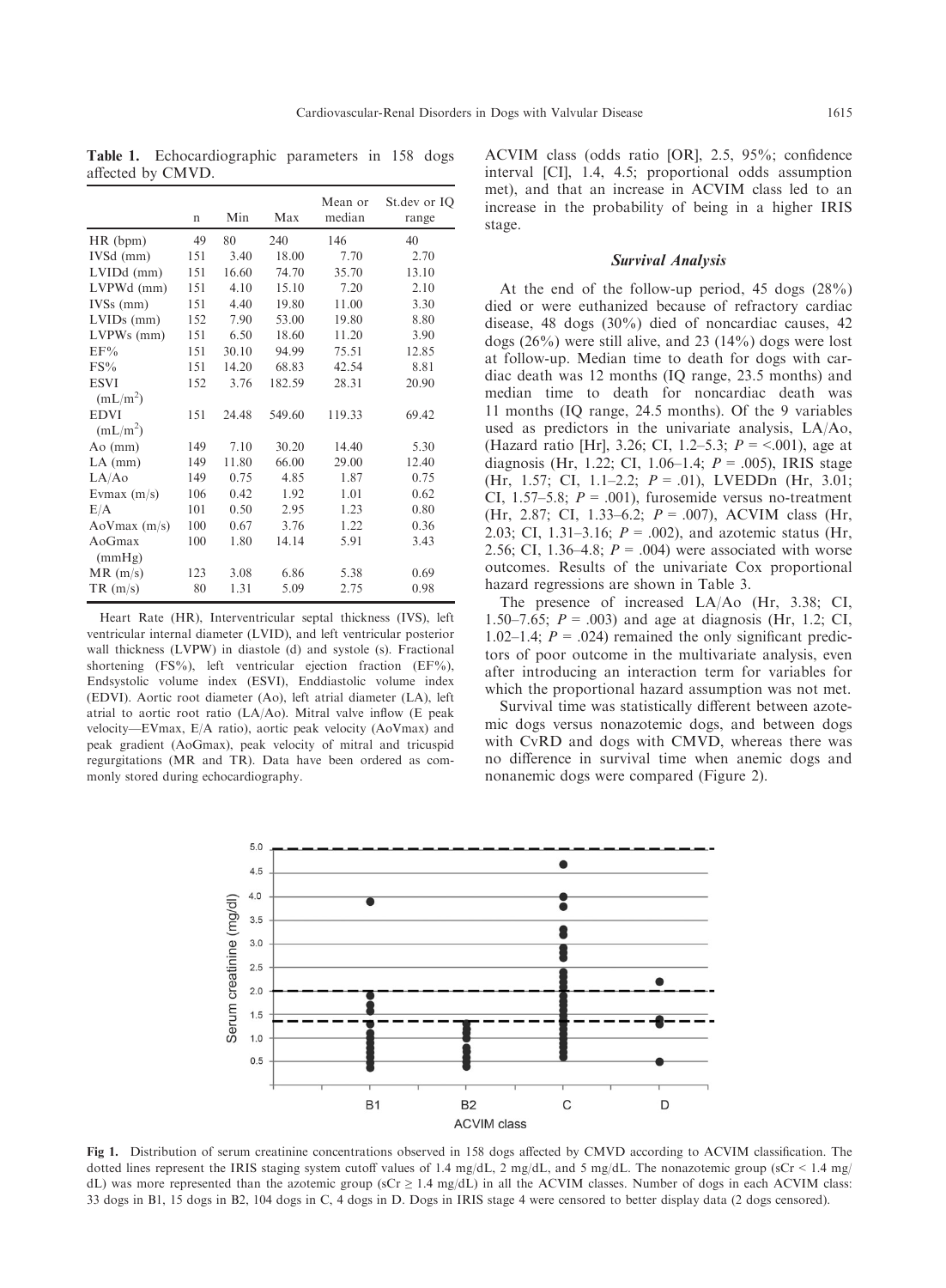| Correlation                                | Spearmann's<br>coefficient | $P$ value |
|--------------------------------------------|----------------------------|-----------|
| UREA-Furosemide (mg/kg/day)                | 0.31                       | < 0.01    |
| <b>UREA-IRIS</b>                           | 0.55                       | < 0.01    |
| <b>UREA-sCr</b>                            | 0.57                       | < 0.01    |
| <b>UREA</b> Treatment versus NO-Treatment  | 0.18                       | .02       |
| <b>UREA-ACVIM</b>                          | 0.19                       | .02       |
| <b>UREA-SBP</b>                            | 0.59                       | .06       |
| UREA-WBC                                   | 0.15                       | .07       |
| sCr-ACVIM                                  | 0.29                       | < 0.01    |
| sCr Treatment versus NO-Treatment          | 0.31                       | < 0.01    |
| sCr-Murmur Grade                           | 0.23                       | .01       |
| $sCr-WBC$                                  | 0.18                       | .04       |
| $sCr-SBP$                                  | 0.52                       | .10       |
| $sCr-Hb$                                   | $-0.11$                    | .21       |
| sCr-MCHC                                   | $-0.08$                    | .36       |
| <b>ACVIM-BW</b>                            | $-0.23$                    | < 0.01    |
| ACVIM-Furosemide (mg/kg/day)               | 0.28                       | < 0.01    |
| <b>ACVIM-ESVI</b>                          | 0.37                       | < 0.01    |
| ACVIM-E/A                                  | 0.42                       | < 0.01    |
| <b>ACVIM-Murmur Grade</b>                  | 0.46                       | < 0.01    |
| <b>ACVIM-EDVI</b>                          | 0.56                       | < 0.01    |
| <b>ACVIM-LVEDDn</b>                        | 0.57                       | < 0.01    |
| <b>ACVIM-Evmax</b>                         | 0.62                       | < 0.01    |
| ACVIM-LA/Ao                                | 0.66                       | < 0.01    |
| <b>ACVIM Treatment versus NO-Treatment</b> | 0.95                       | < 0.01    |
| <b>ACVIM-MR</b>                            | $-0.25$                    | .01       |
| <b>ACVIM-HR</b>                            | 0.37                       | .01       |
| <b>ACVIM-TR</b>                            | 0.27                       | .02       |
| <b>IRIS</b> Treatment versus NO-Treatment  | 0.26                       | < 0.01    |
| IRIS-LA/Ao                                 | 0.23                       | .01       |
| IRIS-LVEDDn                                | 0.21                       | .01       |
| <b>IRIS-HR</b>                             | 0.32                       | .02       |
| <b>IRIS-WBC</b>                            | 0.15                       | .07       |
| IRIS-Hb                                    | $-0.09$                    | .27       |

Table 2. Statistically significant correlations between renal function indicators and other variables.

Serum urea (UREA), serum creatinine (sCr), body weight (BW), heart rate (HR), systolic blood pressure (SBP), white blood cells (WBC), hemoglobin (Hb), mean corpuscular hemoglobin concentration (MCHC), End systolic volume index (ESVI), End diastolic volume index (EDVI), normalized left ventricular end diastolic diameter (LVEDDn), left atrial to aortic root ratio (LA/Ao), mitral valve inflow (E peak velocity—EVmax, E/A ratio), peak velocity of mitral and tricuspid regurgitations (MR and TR).

## **Discussion**

The studied population was representative of the general population of dogs affected by CMVD (older dogs of small and medium size breeds). The prevalence of CKD complicating CMVD in the studied population was significantly higher than the prevalence of CKD in the general population of dogs evaluated at the University of Milan  $(25\%$  versus  $15\%$ ,  $P < .0001$ ; unpublished data) and higher than the prevalence of CKD reported by others  $(0.05-5.8\%)$ .<sup>17,18</sup> The prevalence of CKD in symptomatic dogs was lower than the prevalence reported in human medicine (32% vs 45–63%). The influence of CMVD on the prevalence of CKD suggests an influence of heart disease on renal function.

Table 3. Univariate Cox regressions results.

|                                  |         | Hazard |       | $95\%$ CI for<br>Exp(B) |  |
|----------------------------------|---------|--------|-------|-------------------------|--|
|                                  | Sig.    | ratio  | Lower | Upper                   |  |
| $LA/Ao*$                         | < 0.001 | 3.259  | 1.995 | 5.324                   |  |
| <b>LVEDDn</b>                    | 0.001   | 3.015  | 1.569 | 5.795                   |  |
| Treatment versus<br>NO-Treatment | 0.007   | 2.87   | 1.328 | 6.203                   |  |
| <b>AZOTEMIC</b>                  | 0.004   | 2.559  | 1.358 | 4.821                   |  |
| <b>ACVIM</b>                     | 0.002   | 2.033  | 1.307 | 3.162                   |  |
| <b>IRIS</b>                      | 0.01    | 1.571  | 1.115 | 2.212                   |  |
| Age at Diagnosis*                | 0.005   | 1.223  | 1.064 | 1.405                   |  |
| <b>UREA</b>                      | 0.073   | 1.004  | 1     | 1.007                   |  |
| <b>ANEMIA</b>                    | 0.651   | 0.759  | 0.23  | 2.504                   |  |

We checked for the proportionality of hazards assumption by plotting LogMinusLog curves (for ordinal variables) and Schoenfeld residuals (for scalar variables). For those variables (marked with \*) which did not meet the assumption, the hazard ratio has to be considered only a pooled value.

Previously published prevalences of azotemia in dogs with CMVD were 7.4, 24.1, and  $14.5\%$ .<sup>a,7,19</sup> The differences reported by different investigators could be explained by the different percentages of dogs with decompensated heart failure included in the studies. Unfortunately, differences in the definition of azotemia and HF classifications make it difficult to compare data.



Fig 2. Comparison of survival time between dogs affected by CRS and dogs with CMVD. Blue: dogs affected by CMVD. Green: dogs with CRS. Survival time was statistically different between dogs with CRS versus dogs with CMVD ( $P = .002$ ). Endpoint of the study was cardiac death. Dogs still alive at the end of the study period and dogs that died of noncardiac disease were right-censored. The Kaplan-Meier method was used to estimate survival function and plot time to event curves in the different groups and equality of survival distributions was tested by Log Rank.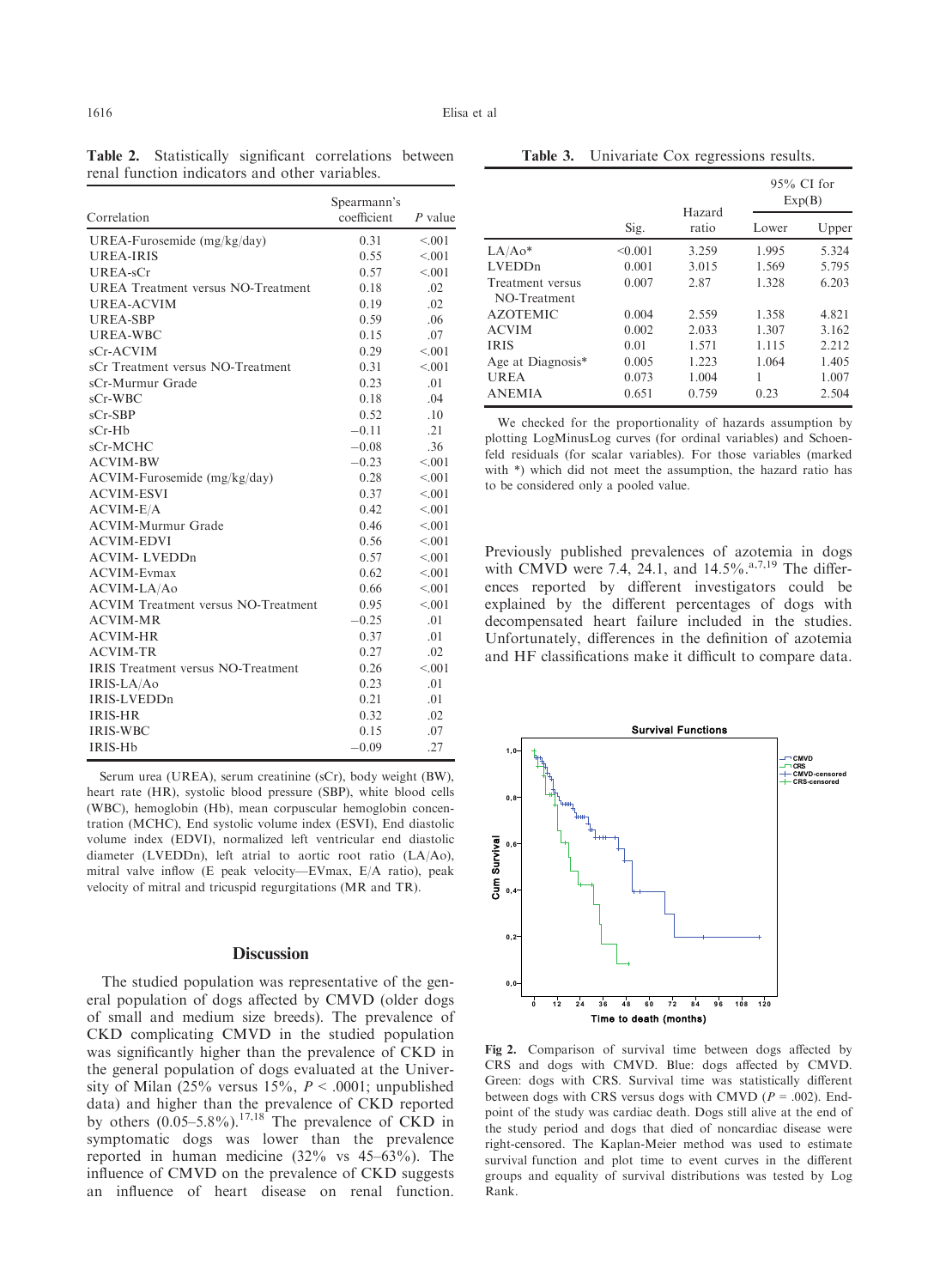The connection between class of cardiac failure and class of kidney disease was confirmed by the statistically significant correlation found between the two variables  $(P = .003)$ . Advanced ACVIM class could be predictive of advanced IRIS stage and vice versa. This finding, as well as the statistically significant correlation found between ACVIM and both UREA and sCr, is of clinical importance in the management of patients with severe heart disease. Furthermore, the 33% of dogs in congestive HF with concomitant azotemia require specific management.

The IRIS stages directly correlated with the echocardiographic variables of heart enlargement (LA/Ao and LVEDDn) suggesting a direct connection between cardiac remodeling and renal impairment. The ACVIM class showed a statistically significant correlation with the echocardiographic variables of heart enlargement (LA/Ao, EDVI, and LVEDDn), with Doppler variables related to diastolic function (EVmax and  $E/A$ ), with MR (systolic left ventricle impairment and high LA pressure decrease MR in advanced heart disease), with TR (which is an indirect evaluation of systolic pulmonary arterial pressure that increases with heart failure class), with HR (worsening heart disease induces sympathetic system activation), and with murmur grade, as recently reported in the veterinary literature.<sup>20,21</sup> The direct correlation found between UREA, sCr, and SBP could be explained considering that in dogs affected by CKD, renin-angiotensin-aldosterone system (RAAS) activation leads to water and salt retention and increasing SBP.

Despite demographic risk factors previously identified for CKD including small body size, no statistically significant correlation was seen between IRIS stage and BW or BSA.<sup>18</sup> This unexpected result suggests that body size does not seem to influence CKD severity, whereas it may influence HF severity.

Treatment seems to influence renal function by increasing UREA, sCr, and IRIS stage even if these results probably are affected by the most severe cardiac condition in dogs requiring medical management of HF (severe heart disease require high furosemide dosage administration, and these 2 conditions are inseparables). The amount of furosemide administered was directly correlated with UREA, but not with IRIS stage and sCr. This finding could be explained by considering that the amount of furosemide administered increases with worsening cardiac function. In situations of compromised renal blood flow, as with advanced cardiac disease, decreased flow rate in the tubules allows more time for urea reabsorption. The increased reabsorption of urea from within the renal tubule leads to UREA increasing disproportionately to  $sCr.$ <sup>19,22,23</sup>

Considering that an increase in UREA with a normal sCr is most likely consistent with a prerenal azotemia, the serum BUN/sCr ratio has been suggest to differentiate prerenal and renal azotemia. $^{24}$  In our study, the BUN/sCr ratio was not correlated with any ACVIM class or IRIS stage. Thus, according to previously published data, the BUN/sCr ratio alone cannot be used to distinguish renal from prerenal azotemia.<sup>25</sup> Distinguishing renal from prerenal azotemia still is a challenge in dogs with cardiac disease because of the unreliability, in patients receiving diuretics, of the urine specific gravity.

Hemoglobin was negatively correlated with sCr and IRIS stage, confirming the existence of a link between renal impairment degree and anemia. No correlation was found between anemia and classes of HF, supporting the previous finding of a lack of correlation between anemia and ACVIM classification<sup>a</sup>. Patients in more advanced ACVIM class were characterized by higher HR, probably because of an increased sympathetic tone. The direct correlation found between HR and IRIS stage could be explained by considering that advanced IRIS stages are correlated with anemia and decreased Hb concentration that induce sympathetic system activation and increase HR.

The presence of azotemic dogs in ACVIM class B1 (12.1%) suggests the existence, in some dogs included in this study, of primary renal damage. This finding highlights the difficulties of distinguishing CRS type 2 from type 4 patients. Furthermore, in some patients renal impairment and CMVD probably coexisted. Regardless of these considerations, the presence of advanced heart disease, advanced renal disease or both, furosemide administration (correlated with advanced ACVIM class) and advanced age at diagnosis of heart disease all decrease survival time. A key point in our results is the difference in life expectancy between the analyzed groups: the survival time of dogs affected by CvRD was statistically lower than the survival time of dogs affected by CMVD alone.

The main limitations of this study relate to its retrospective nature. As commonly reported in human medicine, CRS Type 2 and type 4 patients could not be clearly differentiated. Moreover, to improve the reliability of our study, we applied strict inclusion criteria that decreased sample size. Therefore, small sample size and underrepresentation of ACVIM class B2 could have affected some results. The lack of biomarkers of early renal injury, of urine examination and of abdominal ultrasound examination in all cases probably led to an underestimation of the prevalence of CKD.

## Clinical Relevance

The prevalence of CKD and anemia in dogs with CMVD was significantly higher than the prevalence in the general population of dogs. Medical management of HF affects the prevalence of CKD. The ACVIM class and IRIS stage were directly correlated. Cardiovascular–renal disorder decreases survival time compared to the presence of CMVD alone, whereas anemia does not seem to play a central role in worsening heart function. Further investigations are needed to determine if CMVD or administration of drugs for medical management of HF can adversely affect renal function.